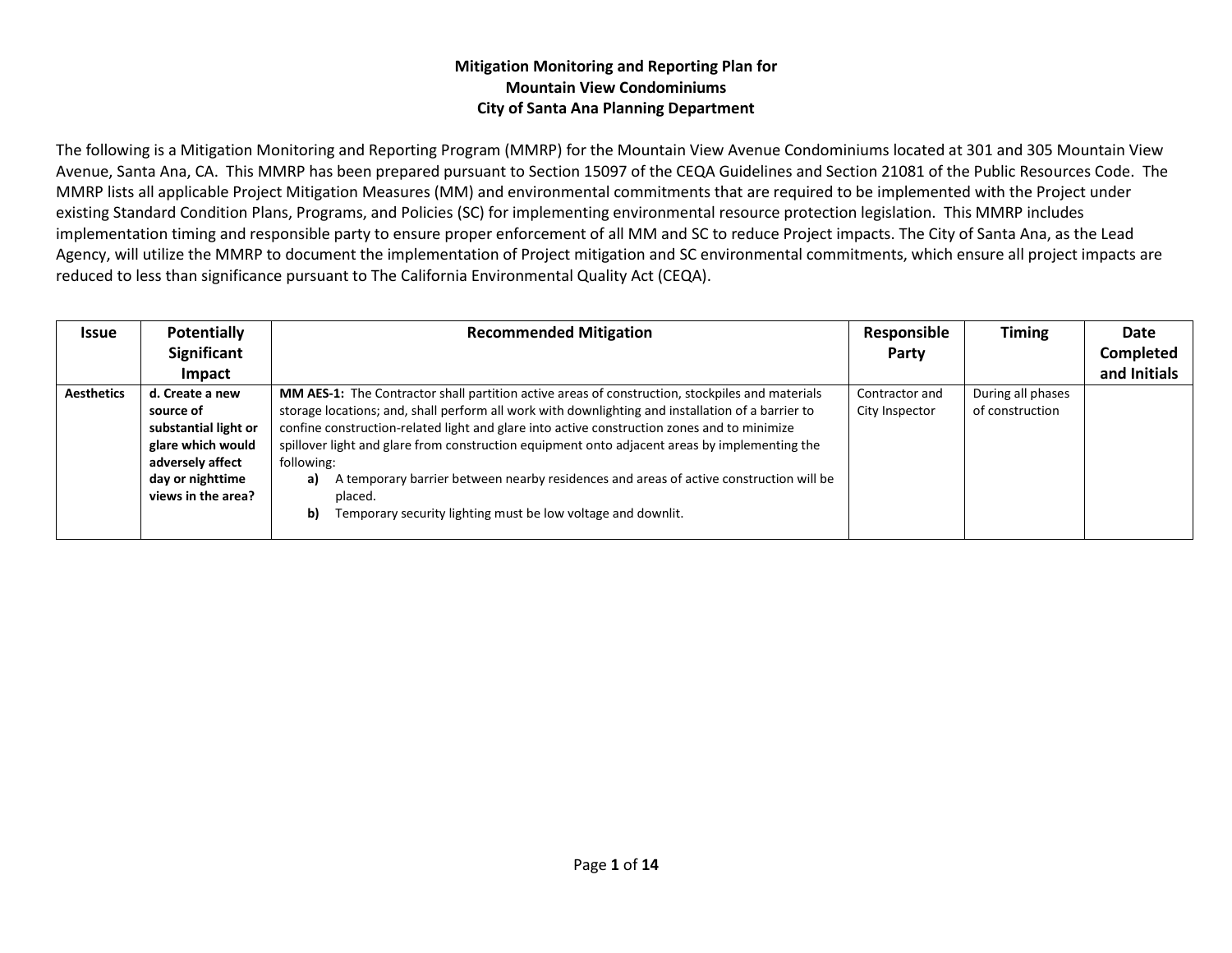| <b>Issue</b>       | <b>Potentially</b>       | <b>Recommended Mitigation</b>                                                                                                            | Responsible      | <b>Timing</b>  | <b>Date</b>  |
|--------------------|--------------------------|------------------------------------------------------------------------------------------------------------------------------------------|------------------|----------------|--------------|
|                    | Significant              |                                                                                                                                          | Party            |                | Completed    |
|                    | Impact                   |                                                                                                                                          |                  |                | and Initials |
| <b>Air Quality</b> | a. Conflict with or      | MM AQ-1: Emissions controls and fugitive dust emissions controls will be implemented to reduce                                           | Contractor as    | Throughout all |              |
|                    | obstruct                 | airborne dust contributing to PM10 and PM2.5 pursuant to SCAQMD Rules 403 for PM10 and                                                   | verified by City | stages of      |              |
|                    | <i>implementation of</i> | PM2.5 and pursuant to Rule 1466 pertaining to toxic air contaminants. This includes dust control                                         | Planner and City | construction.  |              |
|                    | the applicable air       | BACM and air quality TAC monitoring for Lead:                                                                                            | Engineer,        |                |              |
|                    | quality plan?            | Designate a Dust Control Supervisor;<br>a)                                                                                               | construction     |                |              |
|                    |                          | Provide PM10 monitoring both upwind and downwind during earth-moving activities;<br>b)                                                   | staff            |                |              |
|                    |                          | Maintain records of earthmoving activities, monitoring, instrument calibration, manifest<br>c)                                           |                  |                |              |
|                    |                          | records for transport, volumes of materials with TAC, distances to a residence, park or                                                  |                  |                |              |
|                    |                          | school, and complaints;                                                                                                                  |                  |                |              |
|                    |                          | Install minimum 6-foot tall barrier fencing where earth moving activities are carried out,<br>d)                                         |                  |                |              |
|                    |                          | and fencing at least as high as stockpiles;<br>Apply water or other soils stabilizers prior to earthmoving activities and maintain<br>e) |                  |                |              |
|                    |                          | moisture content to prevent generation of visible dust plumes;                                                                           |                  |                |              |
|                    |                          | Post signs limiting speed limit to 15 miles per hour;                                                                                    |                  |                |              |
|                    |                          | Stabilize or cover disturbed surfaces and apply stabilizers and cover haul loads prior to<br>g)                                          |                  |                |              |
|                    |                          | unloading;                                                                                                                               |                  |                |              |
|                    |                          | Remove track-out with a vacuum equipped with filters rated to achieve 99.97% capture<br>h)                                               |                  |                |              |
|                    |                          | efficiency for 0.3 micron particles;                                                                                                     |                  |                |              |
|                    |                          | Prevent track-out and clean soils from the exterior of trucks, trailers and tires prior to<br>i)                                         |                  |                |              |
|                    |                          | leaving the Project Area;                                                                                                                |                  |                |              |
|                    |                          | Segregate and label TAC stock piles and apply stabilizers, and 10mm plastic overlapping<br>j)                                            |                  |                |              |
|                    |                          | and anchored sheeting;                                                                                                                   |                  |                |              |
|                    |                          | Cease activities during high winds (15 miles per hour over a 15-minute period or<br>k)                                                   |                  |                |              |
|                    |                          | instantaneous wind speeds exceeding 25 MPH);                                                                                             |                  |                |              |
|                    |                          | Proper notification of SCAQMD prior to earthmoving                                                                                       |                  |                |              |
|                    |                          |                                                                                                                                          |                  |                |              |
|                    |                          |                                                                                                                                          |                  |                |              |
|                    |                          |                                                                                                                                          |                  |                |              |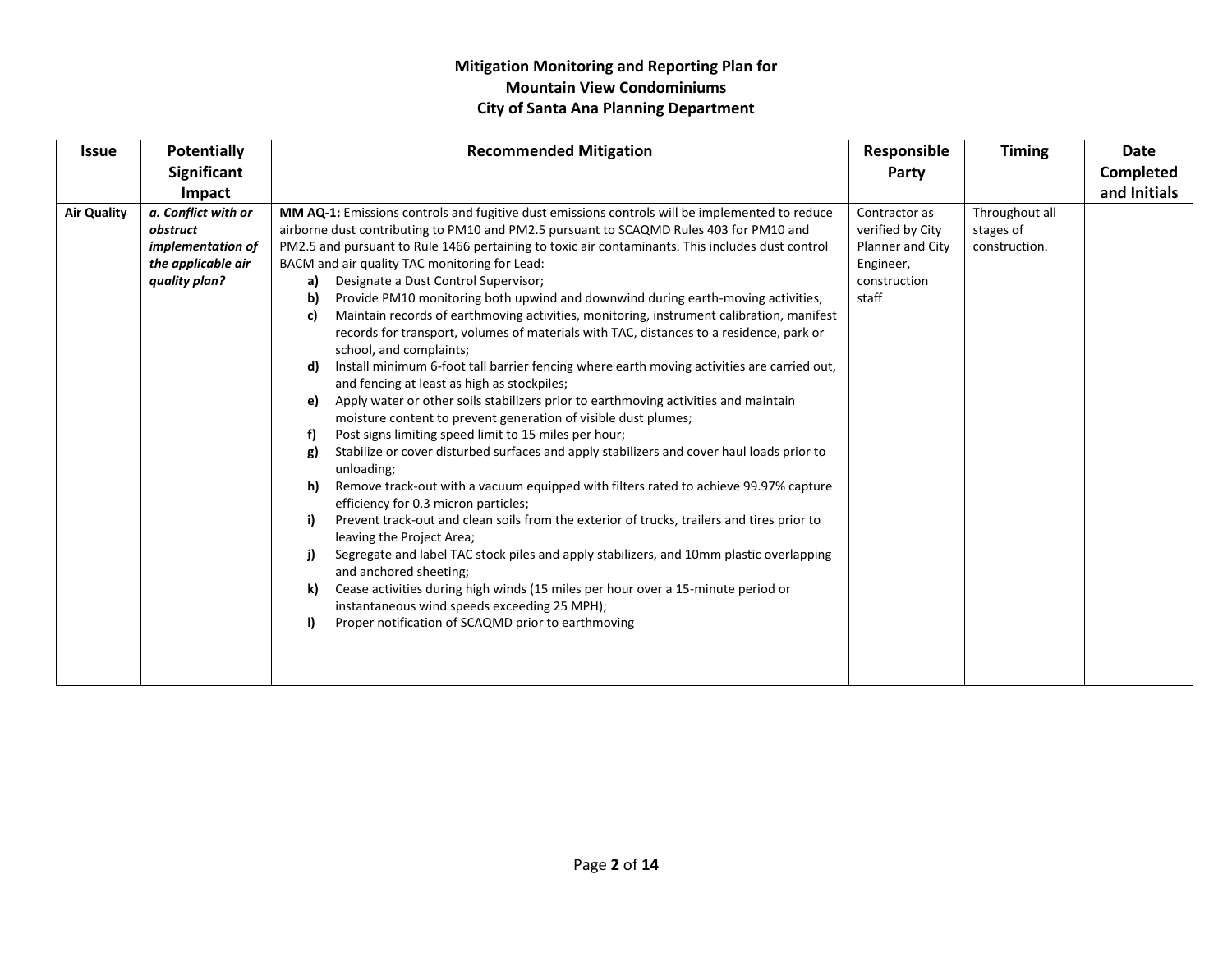| <b>Issue</b> | <b>Potentially</b>                                                                                                                   | <b>Recommended Mitigation</b>                                                                                                                                                                                                                                                                                                                                                                                                                                                                                      | Responsible                                                                                         | <b>Timing</b>                                | Date         |
|--------------|--------------------------------------------------------------------------------------------------------------------------------------|--------------------------------------------------------------------------------------------------------------------------------------------------------------------------------------------------------------------------------------------------------------------------------------------------------------------------------------------------------------------------------------------------------------------------------------------------------------------------------------------------------------------|-----------------------------------------------------------------------------------------------------|----------------------------------------------|--------------|
|              | Significant                                                                                                                          |                                                                                                                                                                                                                                                                                                                                                                                                                                                                                                                    | Party                                                                                               |                                              | Completed    |
|              | Impact                                                                                                                               |                                                                                                                                                                                                                                                                                                                                                                                                                                                                                                                    |                                                                                                     |                                              |              |
|              | b. Violate any air<br>quality standard or<br>contribute<br>substantially to an<br>existing or<br>projected air<br>quality violation? | MM AQ-2: Construction emissions will be reduced according to the following:<br>Disturbed areas will be stabilized at the end of each day with trench plates or similar<br>a)<br>devices.<br>Idling on construction equipment and vehicles will be limited to 5 minutes.<br>b)<br>The Project will implement Tier IV mitigation to reduce exhaust from diesel powered<br>c)<br>engines in compliance with the AQMP.<br>The Project will implement Tier III engines.<br>d)<br>Construction staff will carpool.<br>e) | Contractor as<br>verified by City<br>Planner and City<br>Engineer,<br>contractor, City<br>Inspector | Throughout all<br>stages of<br>construction. | and Initials |
|              |                                                                                                                                      |                                                                                                                                                                                                                                                                                                                                                                                                                                                                                                                    |                                                                                                     |                                              |              |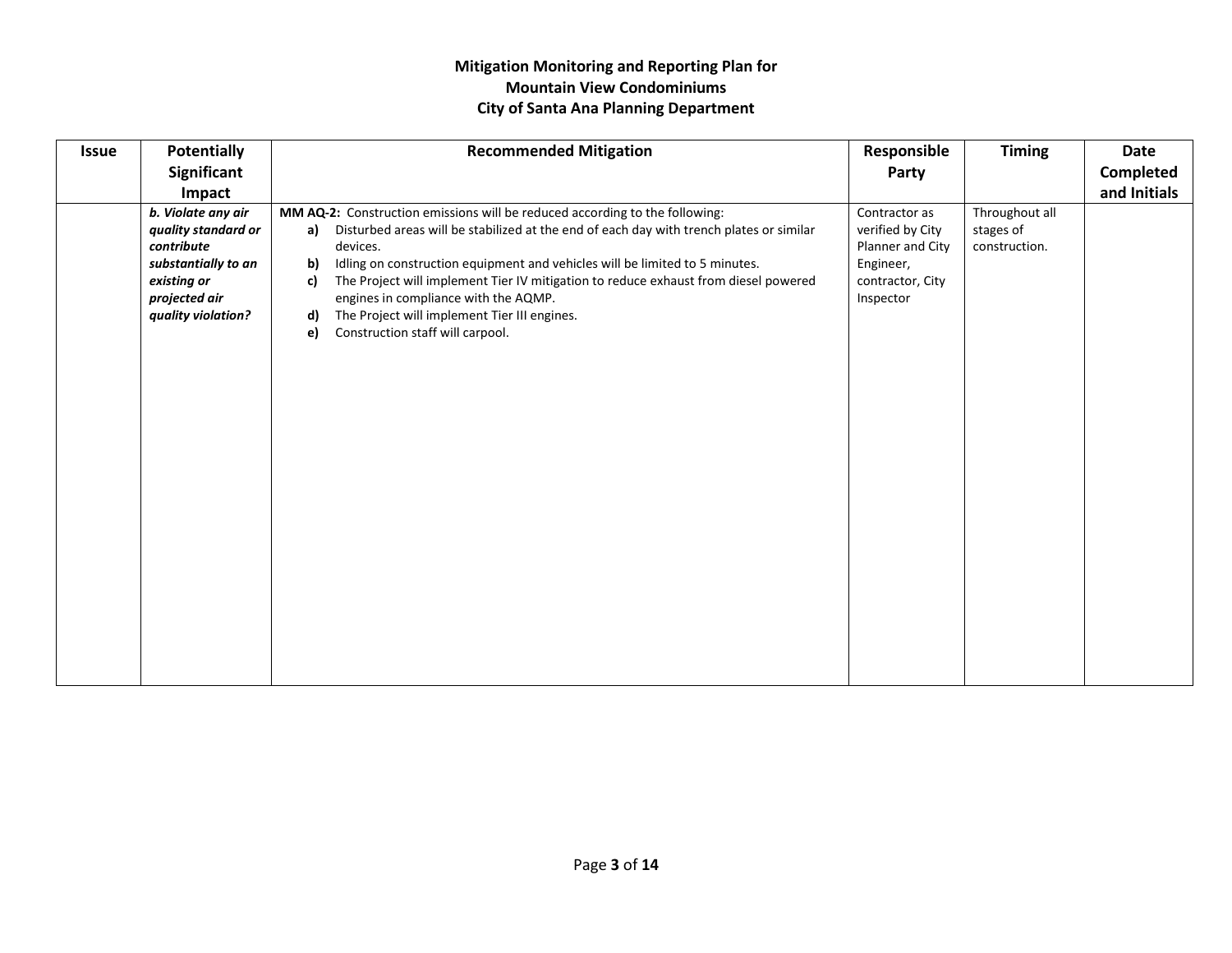| <b>Issue</b> | <b>Potentially</b><br>Significant<br>Impact                                                                                                                                                                                                                                                                                                    | <b>Recommended Mitigation</b>                                                                                                                                                                                                                                                                                                                                                                                | Responsible<br>Party                               | <b>Timing</b>                                | <b>Date</b><br>Completed<br>and Initials |
|--------------|------------------------------------------------------------------------------------------------------------------------------------------------------------------------------------------------------------------------------------------------------------------------------------------------------------------------------------------------|--------------------------------------------------------------------------------------------------------------------------------------------------------------------------------------------------------------------------------------------------------------------------------------------------------------------------------------------------------------------------------------------------------------|----------------------------------------------------|----------------------------------------------|------------------------------------------|
|              | c. Result in a<br>cumulatively<br>considerable net<br>increase of any<br>criteria pollutant<br>for which the<br>project region is<br>non-attainment<br>under an<br>applicable federal<br>or state ambient<br>air quality<br>standard (including<br>releasing emissions<br>which exceed<br>quantitative<br>thresholds for<br>ozone precursors)? | See MM AQ-1 and MM AQ-2.<br>MM AQ-3: Project plans and specifications shall incorporate a temporary signage plan for the<br>Project, which shall be verified by the City Engineer, and shall include a feedback phone number.<br>The Contractor shall post Project Area will be with a phone number intended for 24/7 feedback to<br>the Contractor and City from the community according to approved plans. | City Engineer,<br>Contractor and<br>City Inspector | Throughout all<br>stages of<br>construction. |                                          |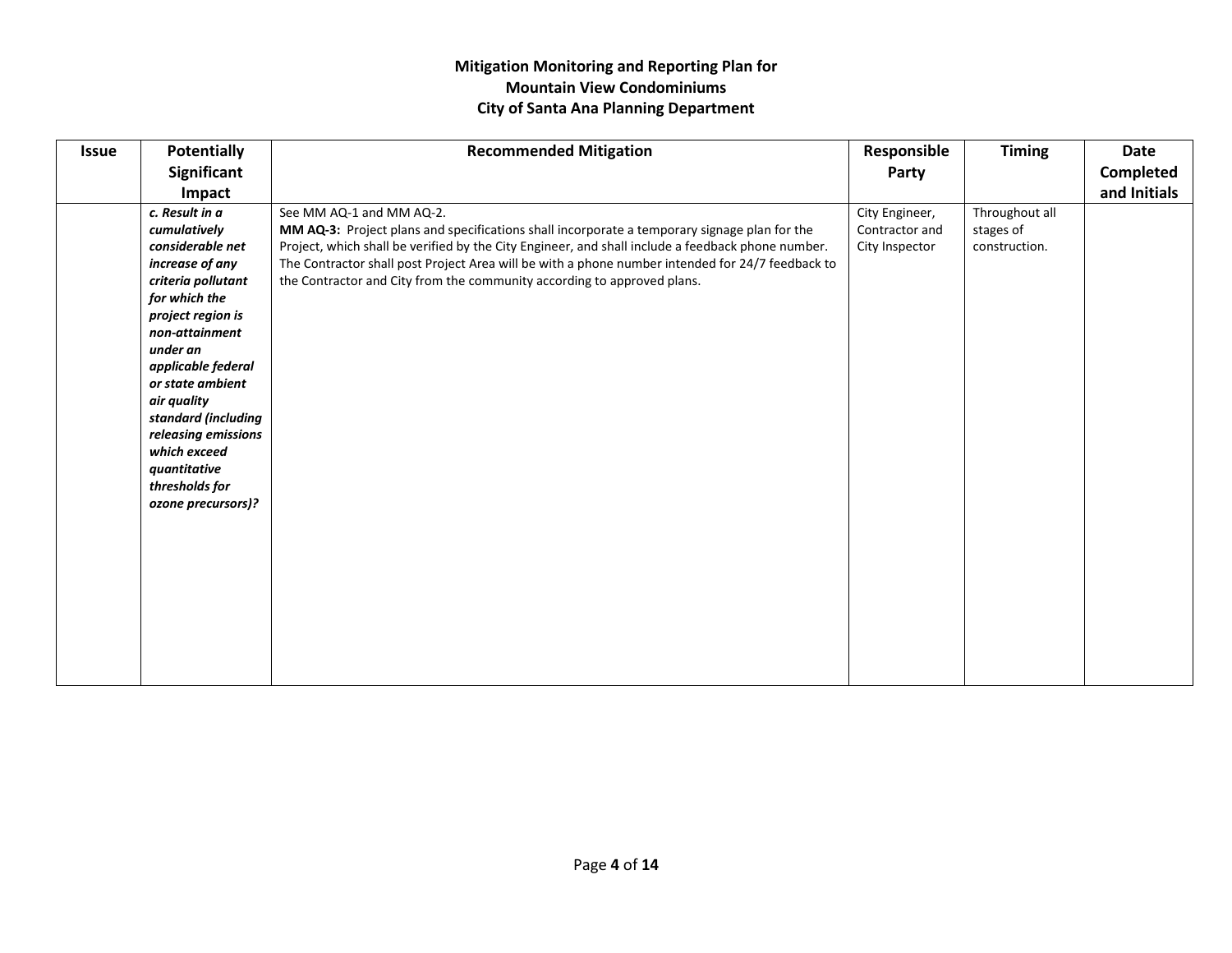| <b>Issue</b> | <b>Potentially</b><br>Significant                                                  | <b>Recommended Mitigation</b> | Responsible<br>Party                            | <b>Timing</b>                             | Date<br>Completed |
|--------------|------------------------------------------------------------------------------------|-------------------------------|-------------------------------------------------|-------------------------------------------|-------------------|
|              | Impact                                                                             |                               |                                                 |                                           | and Initials      |
|              | d. Expose sensitive<br>receptors to<br>substantial<br>pollutant<br>concentrations. | See MM AQ-1 through MM AQ-3   | City Engineer,<br>Contractor, City<br>Inspector | Throughout all<br>construction<br>phases. |                   |
|              |                                                                                    |                               |                                                 |                                           |                   |
|              |                                                                                    |                               |                                                 |                                           |                   |
|              |                                                                                    |                               |                                                 |                                           |                   |
|              |                                                                                    |                               |                                                 |                                           |                   |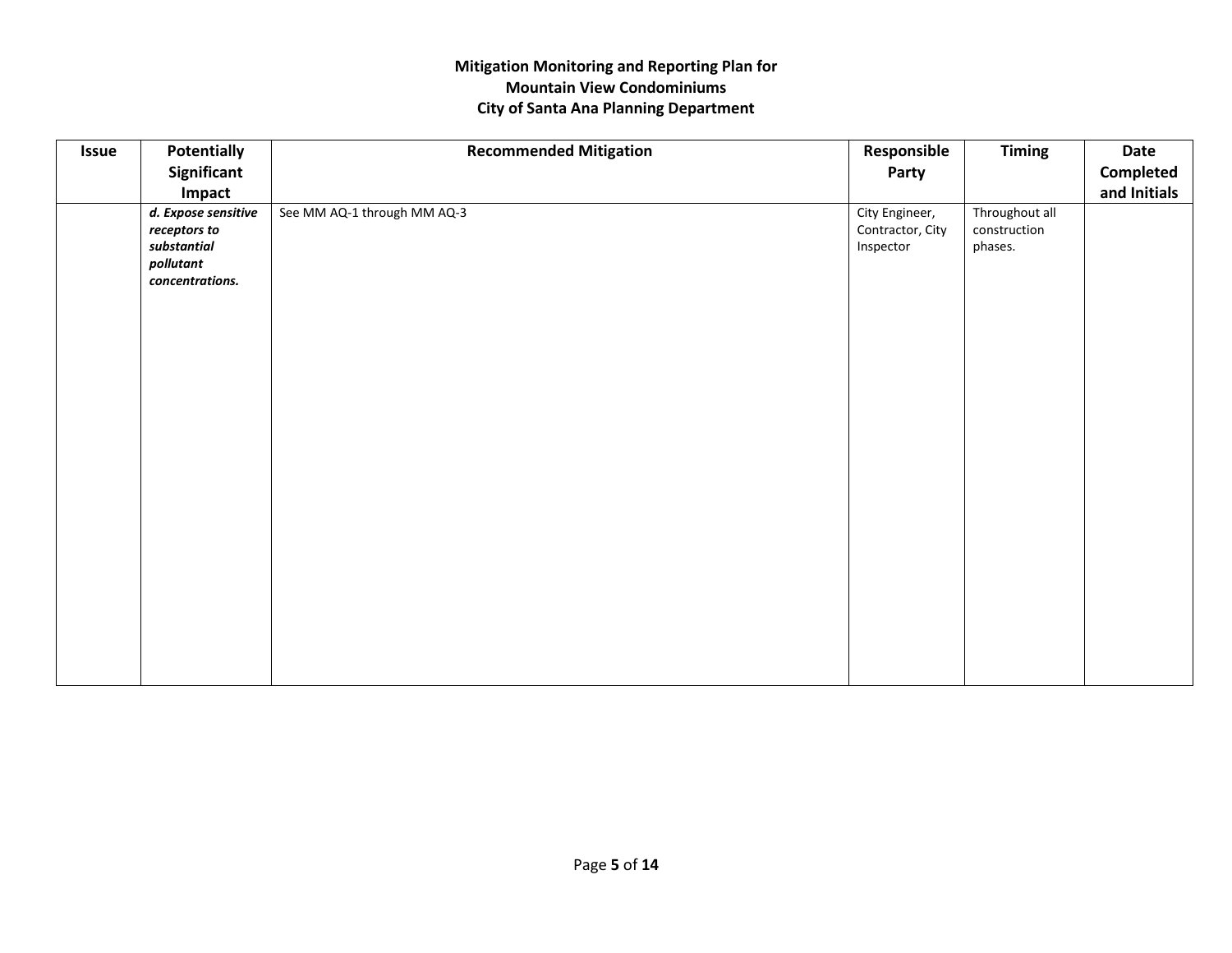| <b>Issue</b>   | <b>Potentially</b><br><b>Significant</b>                                                                                                                  | <b>Recommended Mitigation</b>                                                                                                                                                                                                                                                                                                                                                                                                                                                                                                                                                                                 | Responsible<br>Party                                                                                         | <b>Timing</b>                                                                                                                                  | <b>Date</b><br>Completed |
|----------------|-----------------------------------------------------------------------------------------------------------------------------------------------------------|---------------------------------------------------------------------------------------------------------------------------------------------------------------------------------------------------------------------------------------------------------------------------------------------------------------------------------------------------------------------------------------------------------------------------------------------------------------------------------------------------------------------------------------------------------------------------------------------------------------|--------------------------------------------------------------------------------------------------------------|------------------------------------------------------------------------------------------------------------------------------------------------|--------------------------|
|                | Impact<br>e. Create<br>objectionable<br>odors affecting a<br>substantial number<br>of people?                                                             | See MM AQ-1 through MM AQ-3                                                                                                                                                                                                                                                                                                                                                                                                                                                                                                                                                                                   | City Engineer,<br>Contractor, City<br>Inspector                                                              | Throughout all<br>construction<br>phases.                                                                                                      | and Initials             |
| <b>Biology</b> | a. Have a<br>substantial adverse<br>effect, either<br>directly or through<br>habitat<br>modifications, on<br>any species<br>identified as a<br>candidate, | SC BIO-1: This measure is required for project compliance with the Migratory Bird Treaty Act.<br>Plans and specifications for the project shall include the following note prior to issuance of<br>permits to reduce impacts from vegetation trimming and clearing, tree trimming and removals,<br>generation of mechanical noise or ground disturbance on active bird nests from native nesting<br>birds: Active avian nests shall be avoided by the contractor by scheduling these construction<br>activities outside of the avian breeding season, which is typically during February 1 to September<br>1. | Project<br>proponent as<br>verified by City<br>Planner and<br>Contractor as<br>verified by City<br>inspector | Prior to issuance<br>of permits during<br>avian breeding<br>season, Feb $1-$<br>Sept 1 and<br>verified<br>throughout<br>construction<br>stages |                          |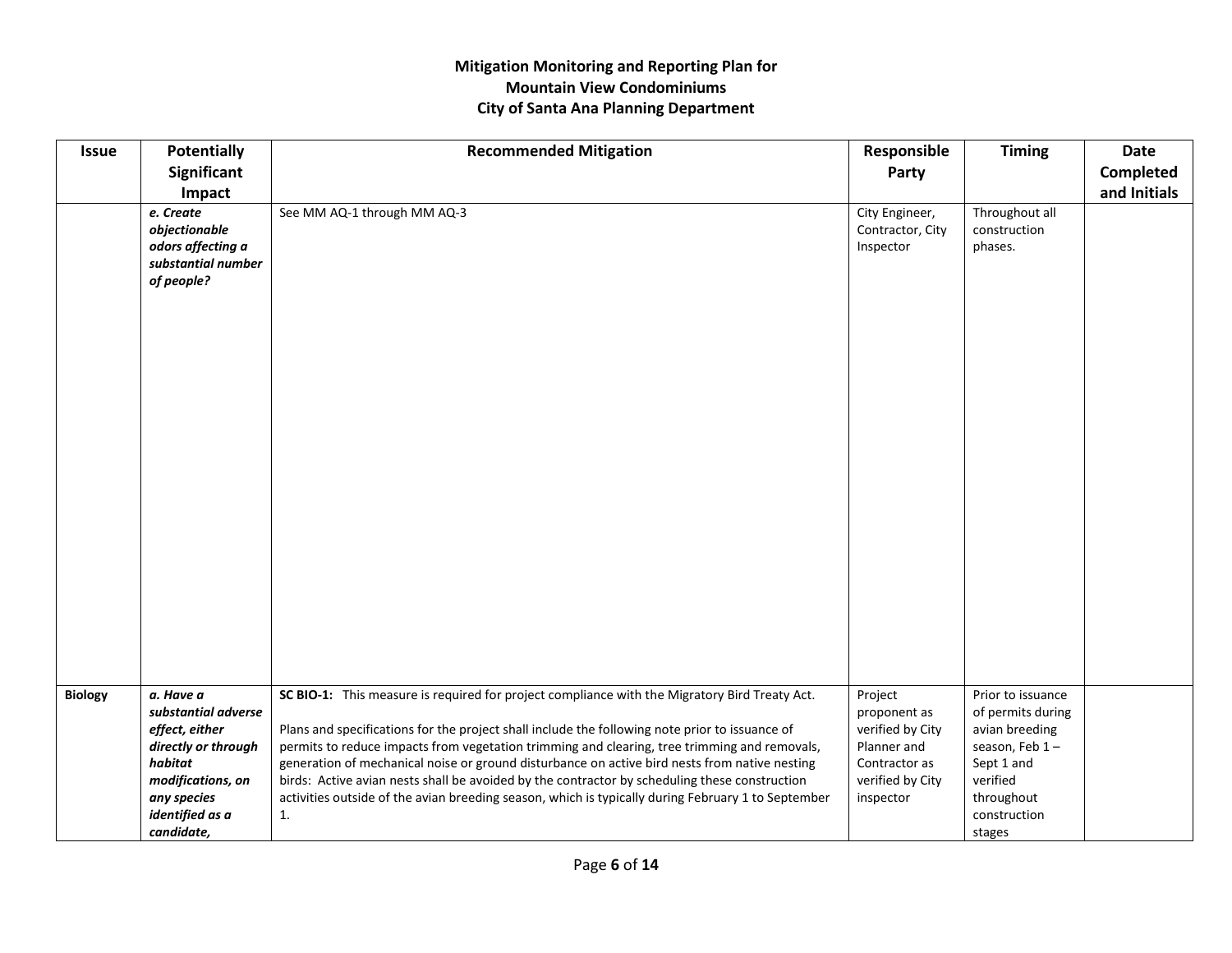| <b>Issue</b>                 | <b>Potentially</b>                                                                                                                                                                                              | <b>Recommended Mitigation</b>                                                                                                                                                                                                                                                                                                                                                                                                                                                                                                                                                                                                                                                                                                                                                                                                                                                                                                                                                                                            | Responsible                                                                                                                                         | <b>Timing</b>                                                                                                                                  | Date         |
|------------------------------|-----------------------------------------------------------------------------------------------------------------------------------------------------------------------------------------------------------------|--------------------------------------------------------------------------------------------------------------------------------------------------------------------------------------------------------------------------------------------------------------------------------------------------------------------------------------------------------------------------------------------------------------------------------------------------------------------------------------------------------------------------------------------------------------------------------------------------------------------------------------------------------------------------------------------------------------------------------------------------------------------------------------------------------------------------------------------------------------------------------------------------------------------------------------------------------------------------------------------------------------------------|-----------------------------------------------------------------------------------------------------------------------------------------------------|------------------------------------------------------------------------------------------------------------------------------------------------|--------------|
|                              | <b>Significant</b>                                                                                                                                                                                              |                                                                                                                                                                                                                                                                                                                                                                                                                                                                                                                                                                                                                                                                                                                                                                                                                                                                                                                                                                                                                          | Party                                                                                                                                               |                                                                                                                                                | Completed    |
|                              | Impact                                                                                                                                                                                                          |                                                                                                                                                                                                                                                                                                                                                                                                                                                                                                                                                                                                                                                                                                                                                                                                                                                                                                                                                                                                                          |                                                                                                                                                     |                                                                                                                                                | and Initials |
|                              | sensitive, or special<br>status species in<br>local or regional<br>plans, policies, or<br>regulations, or by<br>the State of<br><b>California</b><br><b>Department of Fish</b><br>and Wildlife or the<br>USFWS? | SC BIO-2: Plans and specifications for the project shall include the following note prior to issuance<br>of permits to reduce impacts on nesting birds prior to commencement of work during the typical<br>nesting season, the contractor shall hire a qualified biologist to conduct a nest survey, within the<br>project boundaries and within a 1,000-foot radius buffer, three days in advance of the start of<br>construction (for work beginning approximately between February 1 and September 1). This<br>survey for bird nests will report the location of nesting birds that could be impacted by the project<br>for species covered under the Migratory Bird Treaty Act and Fish and Game Code sections 3503,<br>3503.5, and 3513.                                                                                                                                                                                                                                                                            | Project<br>proponent as<br>verified by the<br>City Planner and<br>Contractor as<br>verified by City<br>inspector,<br>Project Biologist,<br>Arborist | Prior to issuance<br>of permits during<br>avian breeding<br>season, Feb 1-<br>Sept 1 and<br>verified<br>throughout<br>construction<br>stages   |              |
|                              |                                                                                                                                                                                                                 | SC BIO-3: Plans and specifications for the project shall include the following note prior to issuance<br>of permits to reduce impacts on birds If active nests are found, the biologist will be retained for<br>construction monitoring and to coordinate with CDFW on establishing specific buffers around<br>nests that are sufficient to ensure that breeding is not likely to be disrupted or adversely impacted<br>by construction pursuant to CDFW requirements. Buffers around active nests will be established<br>pursuant to CDFW protocol or determination by a qualified CDFW biologist for smaller buffers<br>which are sufficient to avoid impacts to nesting birds. Buffers will be maintained until young have<br>fledged or the nests become inactive. Factors for consideration on nest buffers will include:<br>the presence of natural buffers provided by vegetation or topography;<br>a)<br>b)<br>nest height;<br>locations of foraging territory; and baseline levels of noise and human activity. | Project<br>proponent as<br>verified by the<br>City Planner and<br>Contractor as<br>verified by City<br>inspector,<br>Project Biologist,<br>Arborist | Prior to issuance<br>of permits during<br>avian breeding<br>season, Feb $1-$<br>Sept 1 and<br>verified<br>throughout<br>construction<br>stages |              |
| Cultural<br><b>Resources</b> | c. Disturb any<br>human remains,<br>including those<br>interred outside of<br>dedicated<br>cemeteries?                                                                                                          | SC CUL-1: Plans and specifications for the project shall include the following note prior to issuance<br>of permits: If human remains are found, work in the location of the remains would cease and the<br>Orange County Coroner's office would be contacted pursuant to Health and Safety Code Section<br>7050.5 to identify the appropriate next steps. If Native American remains are found, the most<br>likely descendent would be notified pursuant to Section 5097.94 of the Public Resources Code.                                                                                                                                                                                                                                                                                                                                                                                                                                                                                                               | Project<br>proponent as<br>verified by City<br>Planner and<br>Contractor as<br>verified by City<br>Inspector                                        | Prior to issuance<br>of permits and<br>during<br>construction                                                                                  |              |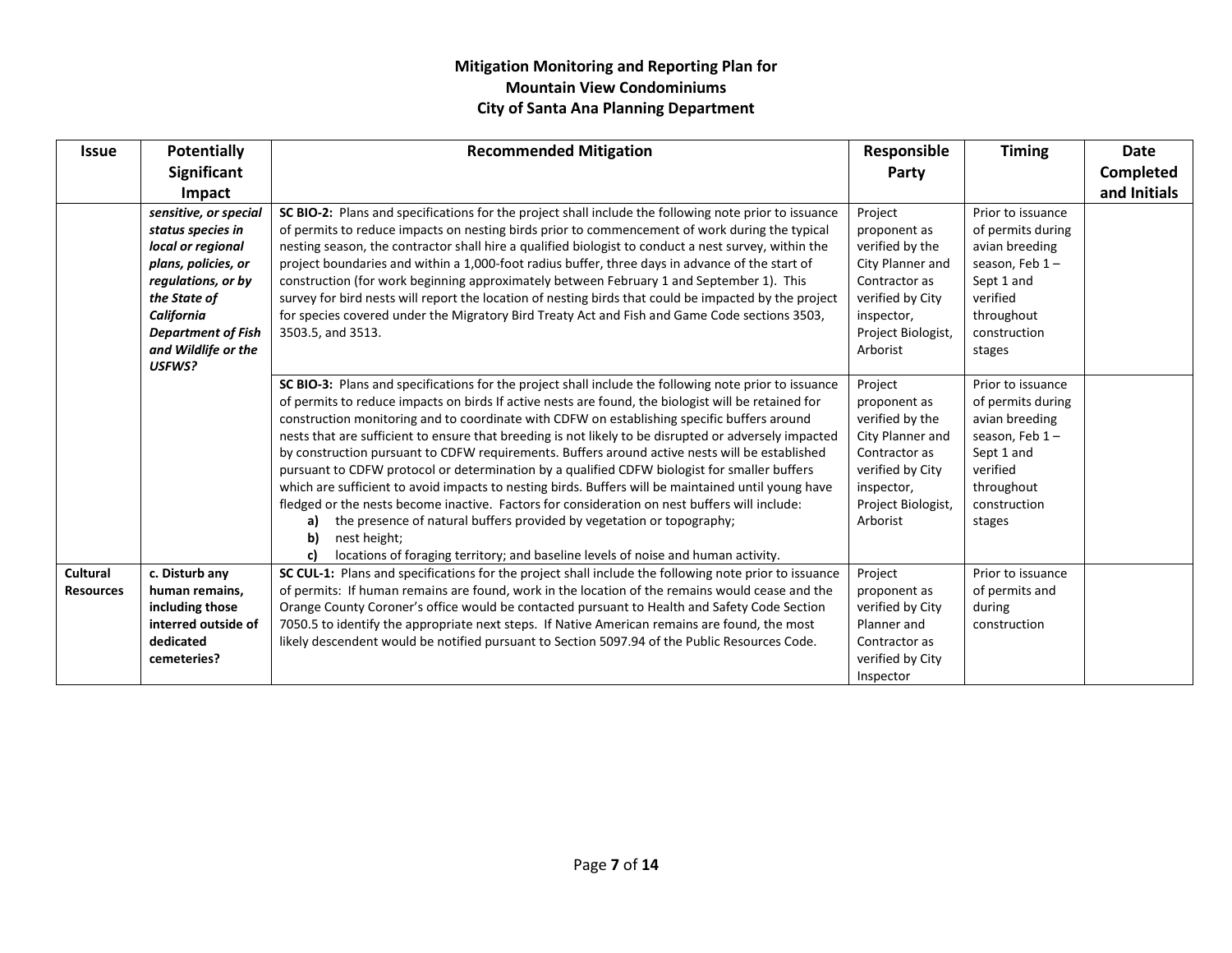| <b>Recommended Mitigation</b>                                                                                                                                                                                                                                                                                                                                                                                                                                                                                                                                                                                                                                                                                                                                                                                                                                                                                                                                                                                                                                                                                                                                                                                                                                     | Responsible                                                                                                                                                              | <b>Timing</b>                                                                                            | <b>Date</b>       |
|-------------------------------------------------------------------------------------------------------------------------------------------------------------------------------------------------------------------------------------------------------------------------------------------------------------------------------------------------------------------------------------------------------------------------------------------------------------------------------------------------------------------------------------------------------------------------------------------------------------------------------------------------------------------------------------------------------------------------------------------------------------------------------------------------------------------------------------------------------------------------------------------------------------------------------------------------------------------------------------------------------------------------------------------------------------------------------------------------------------------------------------------------------------------------------------------------------------------------------------------------------------------|--------------------------------------------------------------------------------------------------------------------------------------------------------------------------|----------------------------------------------------------------------------------------------------------|-------------------|
|                                                                                                                                                                                                                                                                                                                                                                                                                                                                                                                                                                                                                                                                                                                                                                                                                                                                                                                                                                                                                                                                                                                                                                                                                                                                   |                                                                                                                                                                          |                                                                                                          | Completed         |
|                                                                                                                                                                                                                                                                                                                                                                                                                                                                                                                                                                                                                                                                                                                                                                                                                                                                                                                                                                                                                                                                                                                                                                                                                                                                   |                                                                                                                                                                          |                                                                                                          |                   |
| MM GEO - 1: Structural foundations preparation methods for foundations shall be incorporated<br>into project specifications and plans and reviewed and approved by the Soils Engineer and<br>Geotechnical Engineer for the project prior to issuance of a grading and building permits. Plans<br>and Specifications shall include:<br>A minimum 3-foot compacted fill blanket below the bottom of footings or per the<br>a) —<br>geologist recommendations based on final plans shall be implemented. For other minor<br>structures like property line walls or retaining walls less than 4 feet high, competent<br>native soils or compacted fill may be used.<br>Earthwork for foundation support shall include the entire building pad and shall extend<br>b)<br>a minimum of 5 feet outside exterior footing lines.<br>Footing bottoms shall be observed by the geotechnical engineer to verify competent<br>c)<br>conditions.<br>Continuous spread footings placed a minimum depth of 24 inches below lowest adjacent<br>d)<br>finished grade may be used for the structures, with footing reinforcement with a<br>minimum of two No. 4 bars (1 top and 1 bottom) and shall be observed by the<br>geotechnical engineer to verify competent soil conditions. | Project<br>proponent as<br>verified by the<br><b>City Engineer</b><br>and Building<br>Official                                                                           | During Plan Check<br>prior to issuance<br>of permits and<br>ongoing during<br>Construction<br>Inspection | and Initials      |
| If a slab on grade is utilized, the slab shall be supported on engineered fill compacted to<br>e)<br>a minimum of 90 percent relative compaction. Slabs should be reinforced with at least                                                                                                                                                                                                                                                                                                                                                                                                                                                                                                                                                                                                                                                                                                                                                                                                                                                                                                                                                                                                                                                                        |                                                                                                                                                                          |                                                                                                          |                   |
|                                                                                                                                                                                                                                                                                                                                                                                                                                                                                                                                                                                                                                                                                                                                                                                                                                                                                                                                                                                                                                                                                                                                                                                                                                                                   |                                                                                                                                                                          |                                                                                                          |                   |
| Geologist and the Soil Engineer and shall incorporate the recommendations of the Geologist and<br>Soil Engineer subgrade preparation prior to issuance of grading permits including the following<br>measures:<br>The soil should be kept moist prior to casting the slab, and if the soils at grade become<br>a)<br>disturbed during construction, they should be brought to approximately optimum<br>moisture content, and rolled to a firm, unyielding condition prior to placing concrete.<br>In areas where a moisture sensitive floor covering will be used, a vapor barrier<br>b)<br>consisting of a plastic film (6 ml polyvinyl chloride or equivalent) should be used. The<br>vapor barrier should be properly lapped and sealed.<br>Hardscape and slab subgrade areas shall exhibit a minimum of 90 percent relative<br>C)<br>compaction to a depth of at least 1 foot. Deeper removal and re-compaction may be<br>required if unacceptable<br>conditions are encountered. These areas require testing for compaction just prior to<br>placing concrete.<br>Site grading shall incorporate drainage directed away from structures via non-erodible<br>d)<br>conduits to detention areas. The structure should utilize roof gutters and down spouts     | proponent as<br>verified by the<br><b>City Engineer</b><br>and Building<br>Official                                                                                      | prior to issuance<br>of permits and<br>during<br>Construction<br>Inspection                              |                   |
|                                                                                                                                                                                                                                                                                                                                                                                                                                                                                                                                                                                                                                                                                                                                                                                                                                                                                                                                                                                                                                                                                                                                                                                                                                                                   | No. 3 bars 18 inches on center both ways.<br>MM $GEO - 2$ : Foundation plans and specifications shall be reviewed and approved by the<br>tied directly to yard drainage. | Party<br>Project                                                                                         | During Plan Check |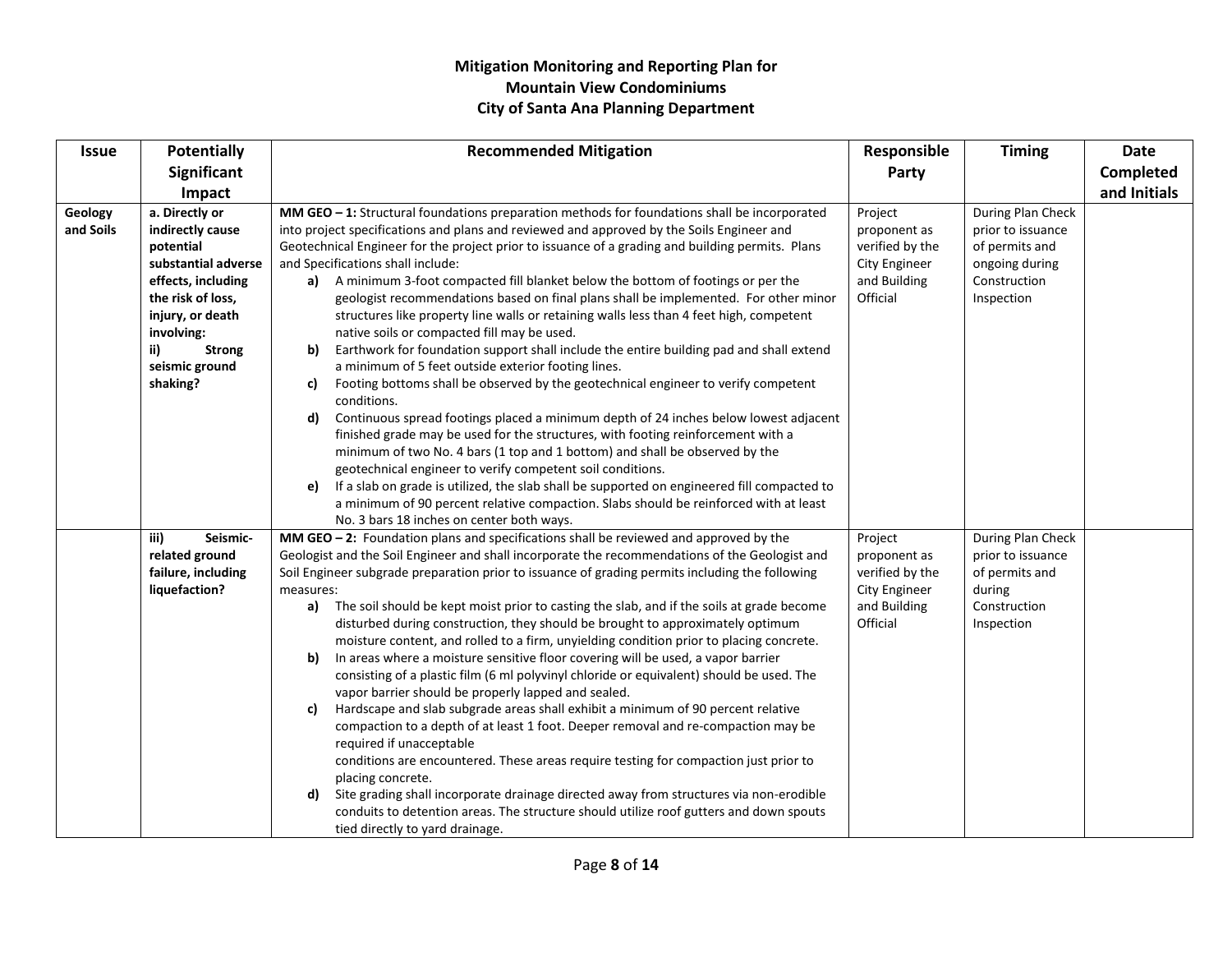| <b>Issue</b> | <b>Potentially</b>                 | <b>Recommended Mitigation</b>                                                                                                                                                                                                                                                                                                                                                                | Responsible                  | <b>Timing</b>         | <b>Date</b>      |
|--------------|------------------------------------|----------------------------------------------------------------------------------------------------------------------------------------------------------------------------------------------------------------------------------------------------------------------------------------------------------------------------------------------------------------------------------------------|------------------------------|-----------------------|------------------|
|              | Significant                        |                                                                                                                                                                                                                                                                                                                                                                                              | Party                        |                       | <b>Completed</b> |
|              | Impact                             |                                                                                                                                                                                                                                                                                                                                                                                              |                              |                       | and Initials     |
|              |                                    | Unlined flower beds, planters, and lawns should not be constructed against the<br>e)<br>perimeter of the structure. If such landscaping (against the perimeter of a structure) is<br>planned, it should be properly drained and lined or provided with an underground<br>moisture barrier and irrigation in these areas should be kept to a minimum.                                         |                              |                       |                  |
|              | <b>Result in</b><br>b.             | MM GEO - 3: Grading plans and specifications for the project shall be reviewed and approved by                                                                                                                                                                                                                                                                                               | Project                      | During Plan Check     |                  |
|              | substantial soil                   | the Soil and Geotechnical Engineers and shall include the recommendations of the Soil Engineer                                                                                                                                                                                                                                                                                               | proponent as                 | and Construction      |                  |
|              | erosion or the loss<br>of topsoil? | and Geotechnical Engineer including the following:                                                                                                                                                                                                                                                                                                                                           | verified by City<br>Engineer | Inspections           |                  |
|              |                                    | After the foundation for the fill has been cleared, plowed or scarified, it shall be disced<br>a)<br>or bladed until it is uniform and free from large clods, brought to a proper moisture<br>content and compacted to not less than 90 percent of the maximum dry density in<br>accordance with ASTM:D-1557 (5 layers -25 blows per layer; 10 lb. hammer dropped<br>18"; 4" diameter mold). |                              |                       |                  |
|              | Be<br>c.                           | MM GEO - 4: The Soil Engineer shall provide continuous supervision of the site clearing and                                                                                                                                                                                                                                                                                                  | Contractor as                | <b>Ongoing During</b> |                  |
|              | located on a                       | grading operation so that he can verify the grading was done in accordance with the accepted                                                                                                                                                                                                                                                                                                 | verified by City             | Construction          |                  |
|              | geologic unit or                   | plans and specifications including the following provisions a through w:                                                                                                                                                                                                                                                                                                                     | <b>Building</b>              |                       |                  |
|              | soil that is                       | All grading shall consist of removal and re-compaction of soft surficial soils.<br>a)                                                                                                                                                                                                                                                                                                        | Official/Inspector           |                       |                  |
|              | unstable, or that                  | All existing vegetation shall be stripped and hauled from the site.<br>b)                                                                                                                                                                                                                                                                                                                    |                              |                       |                  |
|              | would become                       | On-site materials may be used for fill, or fill materials shall consist of materials approved<br>c)                                                                                                                                                                                                                                                                                          |                              |                       |                  |
|              | unstable as a result               | by the Soils Engineer and may be obtained from the excavation of banks, borrow pits or                                                                                                                                                                                                                                                                                                       |                              |                       |                  |
|              | of the project, and                | any other approved source. The materials used should be free of vegetable matter and                                                                                                                                                                                                                                                                                                         |                              |                       |                  |
|              | potentially result                 | other deleterious substances and shall not contain rocks or lumps greater than 8 inches                                                                                                                                                                                                                                                                                                      |                              |                       |                  |
|              | in on- or off-site                 | in maximum dimension.                                                                                                                                                                                                                                                                                                                                                                        |                              |                       |                  |
|              | landslide, lateral<br>spreading,   | The selected fill material shall be placed in layers which, when compacted, shall not<br>d)<br>exceed 6 inches in thickness. Each layer shall be spread evenly and shall be thoroughly                                                                                                                                                                                                       |                              |                       |                  |
|              | subsidence,                        | mixed during the spreading to ensure uniformity of material and moisture of each layer.                                                                                                                                                                                                                                                                                                      |                              |                       |                  |
|              | liquefaction or                    | No fill material shall be placed, spread or rolled during unfavorable weather conditions.<br>e)                                                                                                                                                                                                                                                                                              |                              |                       |                  |
|              | collapse?                          | When work is interrupted by heavy rains, fill operations shall not be resumed until the<br>f)                                                                                                                                                                                                                                                                                                |                              |                       |                  |
|              |                                    | field tests by the Soils Engineer indicate the moisture content and density of the fill are                                                                                                                                                                                                                                                                                                  |                              |                       |                  |
|              |                                    | as previously specified.                                                                                                                                                                                                                                                                                                                                                                     |                              |                       |                  |
|              |                                    | Where moisture of the fill material is below the limits specified by the Soils Engineer,<br>g)                                                                                                                                                                                                                                                                                               |                              |                       |                  |
|              |                                    | water shall be added until the moisture content is as required to ensure thorough                                                                                                                                                                                                                                                                                                            |                              |                       |                  |
|              |                                    | bonding and thorough compaction.                                                                                                                                                                                                                                                                                                                                                             |                              |                       |                  |
|              |                                    | Where moisture content of the fill material is above the limits specified by the Soils<br>h)                                                                                                                                                                                                                                                                                                 |                              |                       |                  |
|              |                                    | Engineer, the fill materials shall be aerated by blading or other satisfactory methods                                                                                                                                                                                                                                                                                                       |                              |                       |                  |
|              |                                    | until the moisture content is as specified by the Soils Engineer.                                                                                                                                                                                                                                                                                                                            |                              |                       |                  |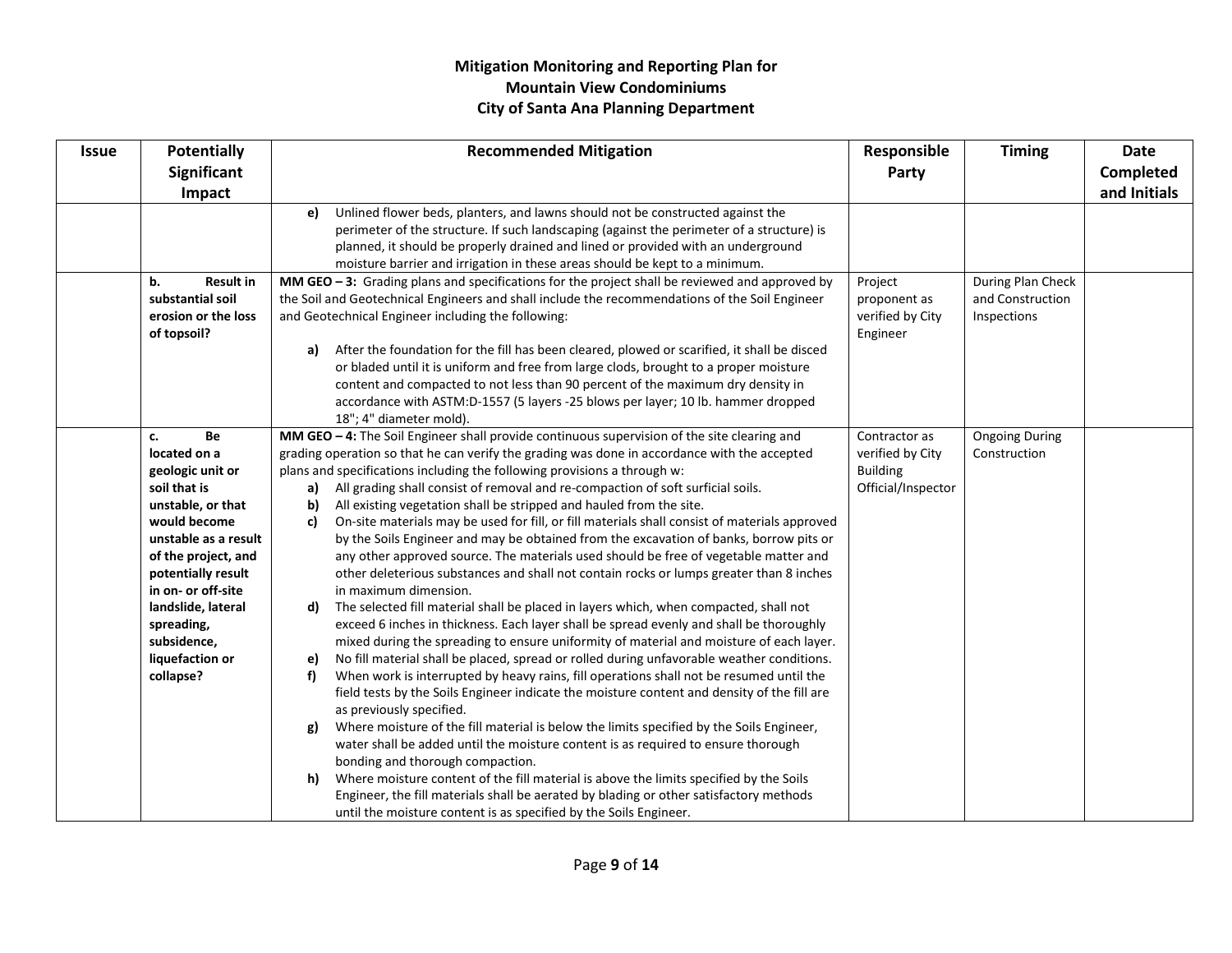| <b>Issue</b> | <b>Potentially</b> | <b>Recommended Mitigation</b>                                                                                                                                                                        | Responsible | <b>Timing</b> | Date         |
|--------------|--------------------|------------------------------------------------------------------------------------------------------------------------------------------------------------------------------------------------------|-------------|---------------|--------------|
|              | Significant        |                                                                                                                                                                                                      | Party       |               | Completed    |
|              | Impact             |                                                                                                                                                                                                      |             |               | and Initials |
|              |                    | After each layer has been placed, mixed and spread evenly, it shall be thoroughly<br>i)                                                                                                              |             |               |              |
|              |                    | compacted to not less than 90 percent of the maximum dry density in accordance with                                                                                                                  |             |               |              |
|              |                    | ASTM:D-1557 (5 layers -25 blows per layer;10 lbs. hammer dropped 18 inches; 4"                                                                                                                       |             |               |              |
|              |                    | diameter mold) or other density tests which will attain equivalent results.                                                                                                                          |             |               |              |
|              |                    | Compaction shall be by sheepsfoot roller, multi-wheel pneumatic tire roller or other<br>j)                                                                                                           |             |               |              |
|              |                    | types of acceptable rollers.                                                                                                                                                                         |             |               |              |
|              |                    | Rollers shall be of such design that they will be able to compact the fill to the specified<br>k)                                                                                                    |             |               |              |
|              |                    | density. Rolling shall be accomplished while the fill material is at the specified moisture<br>content.                                                                                              |             |               |              |
|              |                    | Rolling of each layer shall be continuous over the entire area and the roller shall make<br>$\mathbf{I}$                                                                                             |             |               |              |
|              |                    | sufficient trips to ensure that the desired density has been obtained. The final surface of                                                                                                          |             |               |              |
|              |                    | the lot areas to receive slabs on grade should be rolled to a dense, smooth surface.                                                                                                                 |             |               |              |
|              |                    | m) The outside of all fill slopes shall be compacted by means of sheepsfoot rollers or other<br>suitable equipment.                                                                                  |             |               |              |
|              |                    | Compaction operations shall be continued until the outer 9 inches of the slope is at least<br>n)                                                                                                     |             |               |              |
|              |                    | 90 percent compacted. Compacting of the slopes may be progressively in increments of                                                                                                                 |             |               |              |
|              |                    | 3 feet to 5 feet of fill height as the fill is brought to grade, or after the fill is brought to its                                                                                                 |             |               |              |
|              |                    | total height.                                                                                                                                                                                        |             |               |              |
|              |                    | Field density tests shall be made by the Soils Engineer of the compaction of each layer of<br>O)<br>fill.                                                                                            |             |               |              |
|              |                    | Density tests shall be made at intervals not to exceed 2 feet of fill height provided all<br>p)<br>layers are tested.                                                                                |             |               |              |
|              |                    | Where the sheepsfoot rollers are used, the soil may be disturbed to a depth of several<br>q)<br>inches and density readings shall be taken in the compacted material below the<br>disturbed surface. |             |               |              |
|              |                    | When these readings indicate that the density of any layer of fill or portion there is<br>r)                                                                                                         |             |               |              |
|              |                    | below the required 90 percent density, the particular layer or portion shall be reworked                                                                                                             |             |               |              |
|              |                    | until the required density has been obtained.                                                                                                                                                        |             |               |              |
|              |                    | Removal and re-compaction of existing fill and loose native soils will be required to<br>s)                                                                                                          |             |               |              |
|              |                    | provide adequate support for foundations and slabs on grade.                                                                                                                                         |             |               |              |
|              |                    | Removals shall extend downward into competent earth materials or to at least 2 feet<br>t)                                                                                                            |             |               |              |
|              |                    | below proposed footing bottoms, whichever is deeper.                                                                                                                                                 |             |               |              |
|              |                    | The exposed excavation bottom shall be observed and approved by the Geotechnical<br><b>u</b> )                                                                                                       |             |               |              |
|              |                    | Engineer. Subsequent to approval of the excavation bottom, the area shall be scarified 6                                                                                                             |             |               |              |
|              |                    | inches, moisture conditioned as needed, and compacted to a minimum of 90 percent                                                                                                                     |             |               |              |
|              |                    | relative compaction.<br>Fill soils shall be placed in 6 to 8-inch loose lifts, moisture conditioned as needed, and<br>v)                                                                             |             |               |              |
|              |                    | compacted to a minimum of 90 percent relative compaction up to finish grade.                                                                                                                         |             |               |              |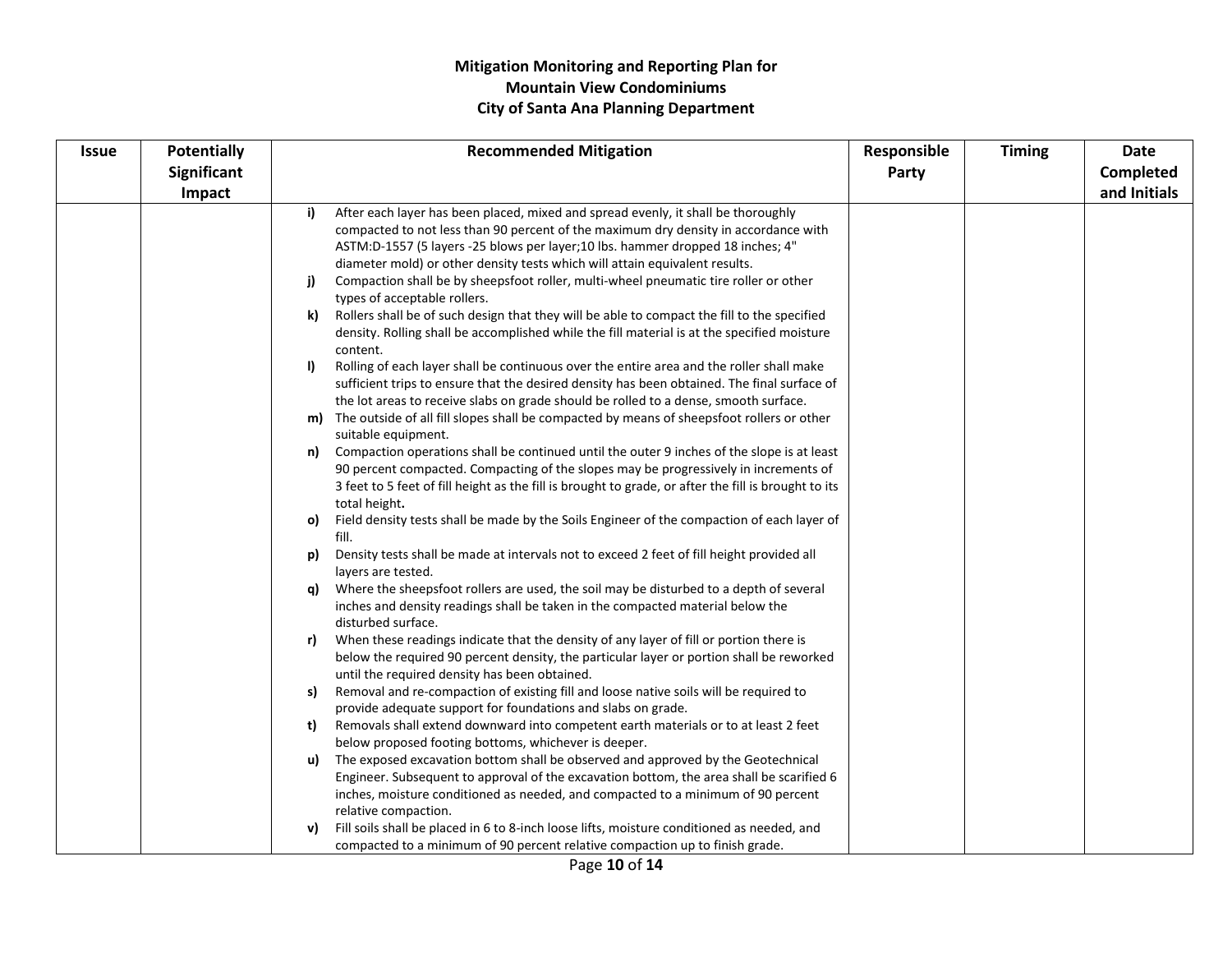| <b>Issue</b>                      | <b>Potentially</b><br>Significant                                                                                                                                                             | <b>Recommended Mitigation</b>                                                                                                                                                                                                                                                                                                                                                                                                                                                                                                                                                                                                                                                                                                                                                                                                                                                                                                                                                                                                                                                                                  | Responsible<br>Party                                                                                     | <b>Timing</b>                                              | <b>Date</b><br>Completed |
|-----------------------------------|-----------------------------------------------------------------------------------------------------------------------------------------------------------------------------------------------|----------------------------------------------------------------------------------------------------------------------------------------------------------------------------------------------------------------------------------------------------------------------------------------------------------------------------------------------------------------------------------------------------------------------------------------------------------------------------------------------------------------------------------------------------------------------------------------------------------------------------------------------------------------------------------------------------------------------------------------------------------------------------------------------------------------------------------------------------------------------------------------------------------------------------------------------------------------------------------------------------------------------------------------------------------------------------------------------------------------|----------------------------------------------------------------------------------------------------------|------------------------------------------------------------|--------------------------|
|                                   | Impact                                                                                                                                                                                        |                                                                                                                                                                                                                                                                                                                                                                                                                                                                                                                                                                                                                                                                                                                                                                                                                                                                                                                                                                                                                                                                                                                |                                                                                                          |                                                            | and Initials             |
|                                   |                                                                                                                                                                                               | w) All utility line backfills, both interior and exterior, shall consist of clean sand and gravel,<br>and be compacted to a minimum of 90 percent relative compaction and shall require<br>testing at a maximum of 2-foot vertical intervals.                                                                                                                                                                                                                                                                                                                                                                                                                                                                                                                                                                                                                                                                                                                                                                                                                                                                  |                                                                                                          |                                                            |                          |
|                                   | f.<br><b>Directly</b><br>or indirectly<br>destroy a unique<br>paleontological<br>resource or site or<br>unique geologic<br>feature?                                                           | MM GEO - 5: In the event that buried paleontological resources or geologic features are<br>encountered during grading, work in the area of the find shall cease and a qualified paleontologist<br>or geologist shall inspect the resources and determine the appropriate course of action for further<br>treatment.                                                                                                                                                                                                                                                                                                                                                                                                                                                                                                                                                                                                                                                                                                                                                                                            | Contractor and<br><b>Building</b><br>Official/Inspector                                                  | Ongoing during<br>Construction                             |                          |
| Hydrology<br>and Water<br>Quality | <b>Violate</b><br>а.<br>any water quality<br>standards or waste<br>discharge<br>requirements or<br>otherwise<br>substantially<br>degrade surface or<br>groundwater<br>quality?                | SC HYD-1: Prior to issuance of building and grading permits, structural BMPs shall be incorporated<br>into the final development plans and specifications for the project and prior to final tract map<br>approval, non-structural BMPs shall be incorporated into CC&Rs for Condominium Tract 19064<br>including but not limited to the following:<br>Permeable driveway paving system with filtered storm drain inlets designed to detain 80<br>a)<br>percent of 100-year storm flows from the APN 100-281-05 shall be incorporated into<br>project plans and specifications and maintained through the HOA and CC&Rs.<br>Pet Waste Stations including bags and covered receptacle shall be incorporated into<br>b)<br>project plans and funded/maintained through the HOA and CC&Rs.<br>Covered trash receptacles shall be included in the common area on the final plans and<br>C)<br>maintained by the HOA through CC&Rs.<br>Owner education materials, including proper handling, storage and disposal of toxics<br>d)<br>and maintenance of yard drains shall be incorporated into CC&Rs for the tract. | Project<br>Proponent as<br>verified by the<br><b>City Engineer</b><br>and Building<br>Official/Inspector | During Plan Check<br>and Ongoing<br>During<br>Construction |                          |
|                                   | b. Substantially<br>decrease<br>groundwater<br>supplies or<br>interfere<br>substantially with<br>groundwater<br>recharge such that<br>the project may<br>impede<br>sustainable<br>groundwater | SC HYD-2: Prior to issuance of permits for the project, water efficient landscaping and irrigation<br>details shall be incorporated into development plans and specifications for the project.                                                                                                                                                                                                                                                                                                                                                                                                                                                                                                                                                                                                                                                                                                                                                                                                                                                                                                                 | Project<br>Proponent as<br>verified by the<br><b>City Engineer</b><br>and Building<br>Official/Inspector | During Plan Check<br>and Ongoing<br>During<br>Construction |                          |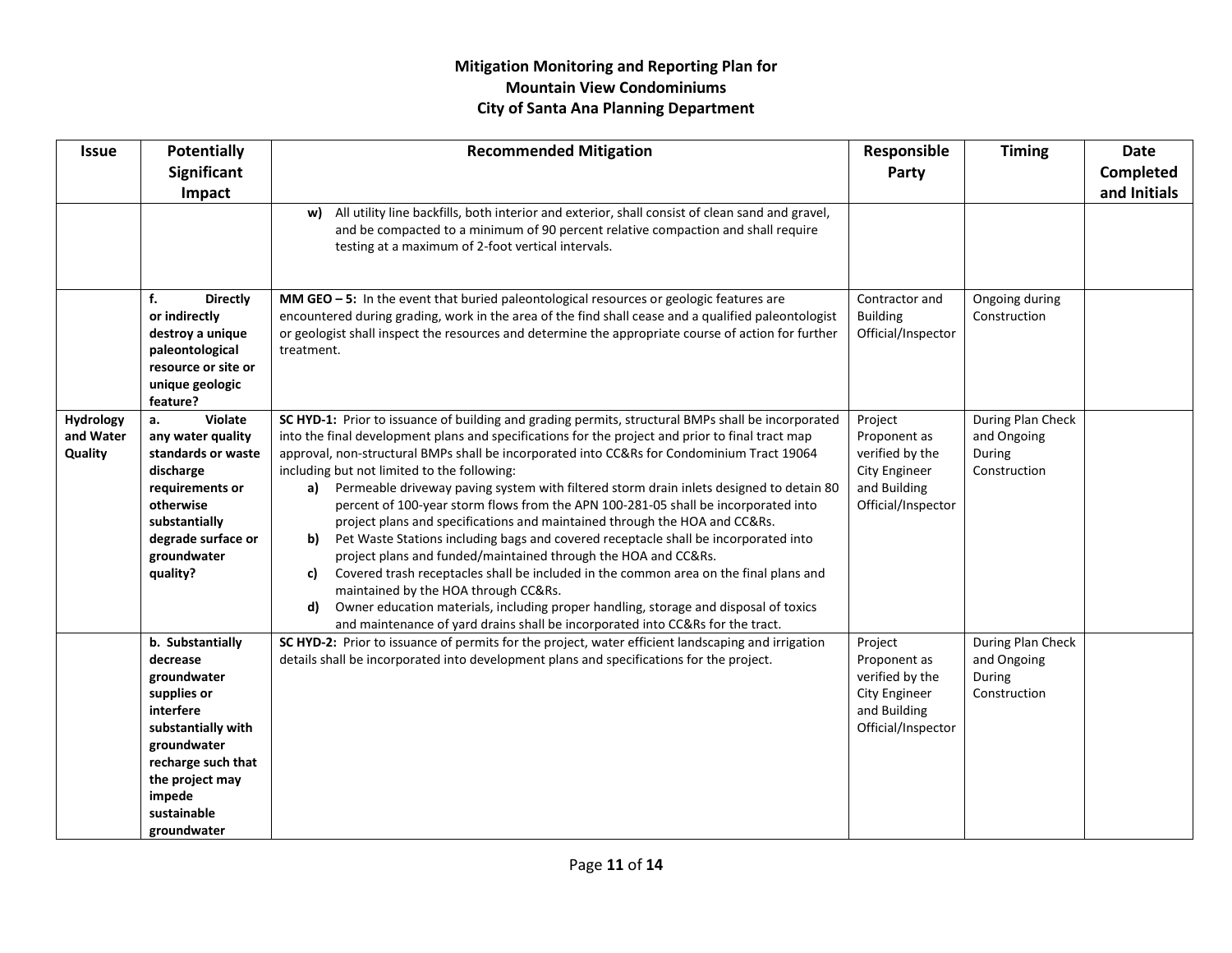| <b>Issue</b> | <b>Potentially</b>                         | <b>Recommended Mitigation</b>                                                                                                                                                                   | Responsible              | <b>Timing</b>                    | <b>Date</b>  |
|--------------|--------------------------------------------|-------------------------------------------------------------------------------------------------------------------------------------------------------------------------------------------------|--------------------------|----------------------------------|--------------|
|              | <b>Significant</b>                         |                                                                                                                                                                                                 | Party                    |                                  | Completed    |
|              | Impact                                     |                                                                                                                                                                                                 |                          |                                  | and Initials |
|              | management of                              |                                                                                                                                                                                                 |                          |                                  |              |
|              | the basin?                                 |                                                                                                                                                                                                 |                          |                                  |              |
|              |                                            |                                                                                                                                                                                                 |                          |                                  |              |
|              | c. Substantially<br>alter the existing     | SC HYD-3: Prior to issuance of grading and building permits, erosion control measures shall be<br>included in final plans and specifications including but not limited to provisions a-d below: | Project<br>Proponent as  | During Plan Check<br>and Ongoing |              |
|              | drainage pattern of                        | Twice daily minimum sweeping of track-out areas.<br>a)                                                                                                                                          | verified by the          | During                           |              |
|              | the site or area,                          | Cover haul loads and stockpiles with tarps.<br>b)                                                                                                                                               | <b>City Engineer</b>     | Construction                     |              |
|              | including through                          |                                                                                                                                                                                                 | and Building             |                                  |              |
|              | the alteration of                          | Maintain adequate soil moisture in disturbed surfaces during and after grading.<br>c)                                                                                                           | Official/Inspector       |                                  |              |
|              | the course of a                            | Reduce construction vehicle speeds and idling times.<br>d)                                                                                                                                      |                          |                                  |              |
|              | stream or river or                         |                                                                                                                                                                                                 |                          |                                  |              |
|              | though the                                 |                                                                                                                                                                                                 |                          |                                  |              |
|              | addition of                                |                                                                                                                                                                                                 |                          |                                  |              |
|              | impervious                                 |                                                                                                                                                                                                 |                          |                                  |              |
|              | surfaces in a                              |                                                                                                                                                                                                 |                          |                                  |              |
|              | manner which                               |                                                                                                                                                                                                 |                          |                                  |              |
|              | would:                                     |                                                                                                                                                                                                 |                          |                                  |              |
|              | i) result in                               |                                                                                                                                                                                                 |                          |                                  |              |
|              | substantial erosion<br>or siltation on- or |                                                                                                                                                                                                 |                          |                                  |              |
|              | off-site;                                  |                                                                                                                                                                                                 |                          |                                  |              |
| <b>Noise</b> | a. Generation of a                         | MM NOI-1: Final plans and specifications for the project shall include a note as follows: During                                                                                                | Project                  | During Plan Check                |              |
|              | substantial                                | demolition and construction, the contractor shall install noise source reduction or noise barriers                                                                                              | Proponent as             | and Ongoing                      |              |
|              | temporary or                               | and shall measure the effectiveness of said noise mitigation to document that project                                                                                                           | verified by the          | During                           |              |
|              | permanent                                  | construction does not exceed the FTA threshold of 80 dB at nearby residential land uses. Said                                                                                                   | <b>Building Official</b> | Construction                     |              |
|              | increase in                                | noise mitigation shall include but not be limited to the following:                                                                                                                             | and Building             |                                  |              |
|              | ambient noise                              |                                                                                                                                                                                                 | Inspector                |                                  |              |
|              | levels in the                              | Shall fit equipment at the project site mufflers providing at least 8 dB of noise reduction<br>a)                                                                                               |                          |                                  |              |
|              | vicinity of the                            | or                                                                                                                                                                                              |                          |                                  |              |
|              | project in excess of                       | Shall construct temporary enclosures or acoustical tents that provide at least 8 dB of<br>b)                                                                                                    |                          |                                  |              |
|              | standards                                  | noise                                                                                                                                                                                           |                          |                                  |              |
|              | established in the                         | Shall measure and document the effectiveness of the implemented noise abatement<br>c)                                                                                                           |                          |                                  |              |
|              | local general plan<br>or noise ordinance,  | measures                                                                                                                                                                                        |                          |                                  |              |
|              | or applicable                              |                                                                                                                                                                                                 |                          |                                  |              |
|              | standards of other                         |                                                                                                                                                                                                 |                          |                                  |              |
|              | agencies?                                  |                                                                                                                                                                                                 |                          |                                  |              |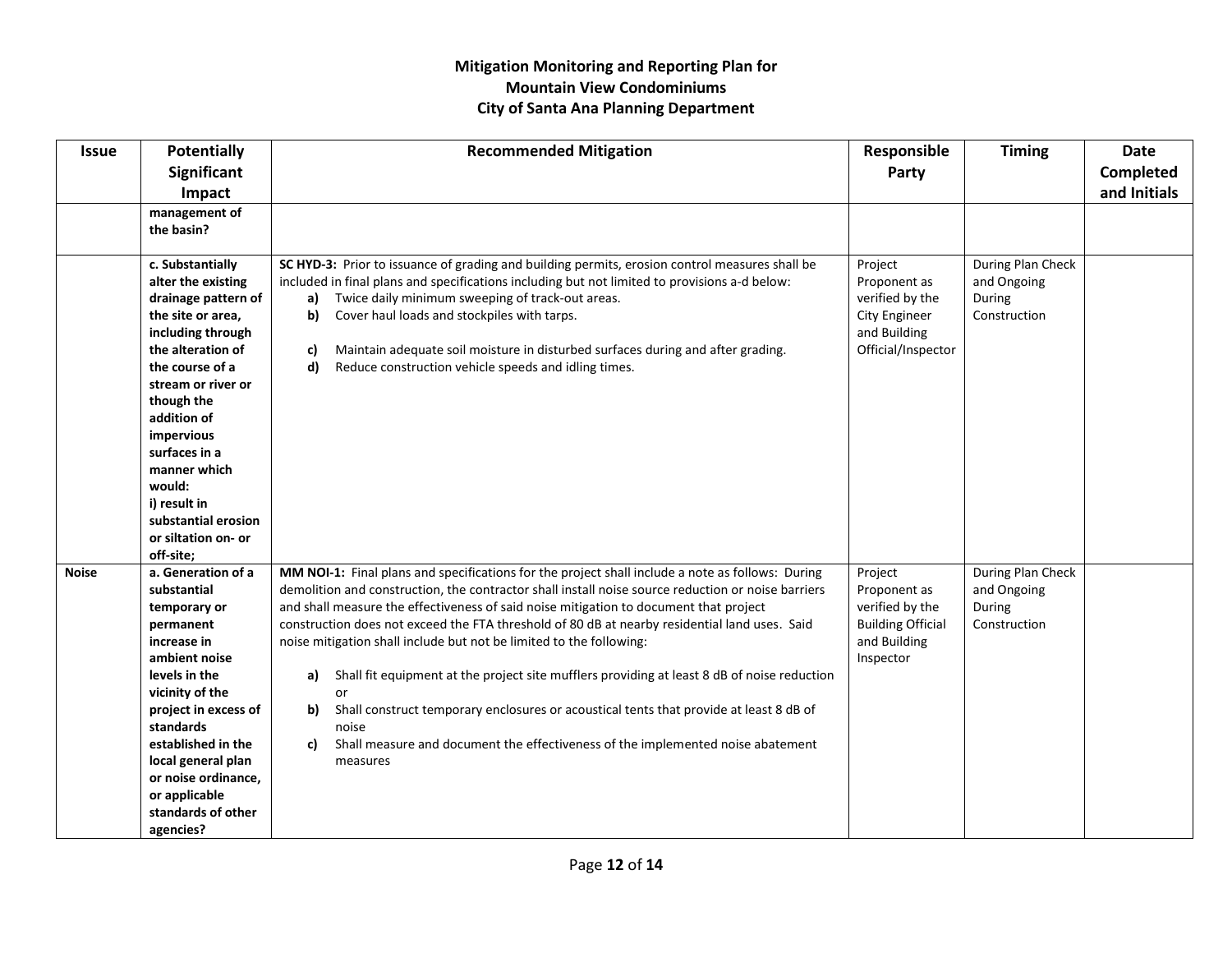| <b>Issue</b>     | <b>Potentially</b>                       | <b>Recommended Mitigation</b>                                                                                                                                                                        | Responsible            | <b>Timing</b>                    | <b>Date</b>  |
|------------------|------------------------------------------|------------------------------------------------------------------------------------------------------------------------------------------------------------------------------------------------------|------------------------|----------------------------------|--------------|
|                  | <b>Significant</b>                       |                                                                                                                                                                                                      | Party                  |                                  | Completed    |
|                  | Impact                                   |                                                                                                                                                                                                      |                        |                                  | and Initials |
| <b>Tribal</b>    | a. Would the                             | MM TRI-1: Prior to the issuance of any permits for initial site clearing (such as pavement removal,                                                                                                  | <b>City Building</b>   | During Plan Check                |              |
| <b>Cultural</b>  | project cause a                          | grubbing, tree removals) or issuance of permits allowing ground disturbing activities that cause                                                                                                     | Official and City      | prior to issuance                |              |
| <b>Resources</b> | substantial adverse                      | excavation to depths greater than artificial fill (including as boring, grading, excavation, drilling,<br>potholing or auguring, and trenching), the City of Santa Ana shall ensure that the project | Planning<br>Department | of permits and<br>ongoing during |              |
|                  | change in the                            | applicant/developer retain qualified Native American Monitor(s). The monitor(s) shall be                                                                                                             |                        | construction                     |              |
|                  | significance of a                        | approved by the tribal representatives of the Gabrieleno Band of Mission Indians - Kizh Nation and                                                                                                   |                        |                                  |              |
|                  | tribal cultural                          | be present on-site during initial site clearing and construction that involves ground disturbing                                                                                                     |                        |                                  |              |
|                  | resource, defined                        | activities that cause excavation to depths greater than artificial fill identified herein. The monitor                                                                                               |                        |                                  |              |
|                  | in Public Resources                      | shall conduct a Native American Indian Sensitivity Training for construction personnel. The                                                                                                          |                        |                                  |              |
|                  | <b>Code Section</b><br>21074 as either a | training session includes a handout and focus on how to identify Native American resources                                                                                                           |                        |                                  |              |
|                  | site, feature, place,                    | encountered during earthmoving activities and the procedures followed if resources are                                                                                                               |                        |                                  |              |
|                  | cultural landscape                       | discovered. The Native American monitor(s) shall complete monitoring logs on a daily basis,                                                                                                          |                        |                                  |              |
|                  | that is                                  | providing descriptions of the daily activities, including construction activities, locations, soil, and                                                                                              |                        |                                  |              |
|                  | geographically                           | any cultural materials identified. The on-site monitoring shall end when grading and excavation<br>activities of native soil (i.e., previously undisturbed) are completed, or when the tribal        |                        |                                  |              |
|                  | defined in terms of                      | representatives and monitor have indicated that the site has a low potential for tribal cultural                                                                                                     |                        |                                  |              |
|                  | the size and scope                       | resources, whichever occurs first.                                                                                                                                                                   |                        |                                  |              |
|                  | of the landscape,                        |                                                                                                                                                                                                      |                        |                                  |              |
|                  | sacred place, or                         | MM TRI-2: In the event that tribal cultural resources are inadvertently discovered during ground                                                                                                     |                        |                                  |              |
|                  | object with                              | disturbing activities, work must be halted within 50 feet of the find until it can be evaluated by a                                                                                                 |                        |                                  |              |
|                  | cultural value to a                      | qualified archaeologist in cooperation with a Native American monitor to determine if the                                                                                                            |                        |                                  |              |
|                  | <b>California Native</b>                 | potential resource meets the CEQA definition of historical (State CEQA Guidelines 15064.5(a))                                                                                                        |                        |                                  |              |
|                  | American tribe,                          | and/or unique resource (Public Resources Code 21083.2(g)). Construction activities could continue                                                                                                    |                        |                                  |              |
|                  | and that is:                             | in other areas. If the find is considered an "archeological resource" the archaeologist, in                                                                                                          |                        |                                  |              |
|                  | i) Listed or eligible                    | cooperation with a Native American monitor shall pursue either protection in place or recovery,<br>salvage and treatment of the deposits. Recovery, salvage and treatment protocols shall be         |                        |                                  |              |
|                  | for listing in the                       | developed in accordance with applicable provisions of Public Resource Code Section 21083.2 and                                                                                                       |                        |                                  |              |
|                  | <b>California Register</b>               | State CEQA Guidelines 15064.5 and 15126.4. If unique a tribal cultural resource cannot be                                                                                                            |                        |                                  |              |
|                  | of Historical                            | preserved in place or left in an undisturbed state, recovery, salvage and treatment shall be                                                                                                         |                        |                                  |              |
|                  | Resources, or in a                       | required at the Project applicant's expense. All recovered and salvaged resources shall be                                                                                                           |                        |                                  |              |
|                  | local register of                        | prepared to the point of identification and permanent preservation in an established accredited                                                                                                      |                        |                                  |              |
|                  | historical resources                     | professional repository.                                                                                                                                                                             |                        |                                  |              |
|                  | as defined in Public                     |                                                                                                                                                                                                      |                        |                                  |              |
|                  | <b>Resources Code</b>                    |                                                                                                                                                                                                      |                        |                                  |              |
|                  | section                                  |                                                                                                                                                                                                      |                        |                                  |              |
|                  | 5020.1(k), or                            |                                                                                                                                                                                                      |                        |                                  |              |